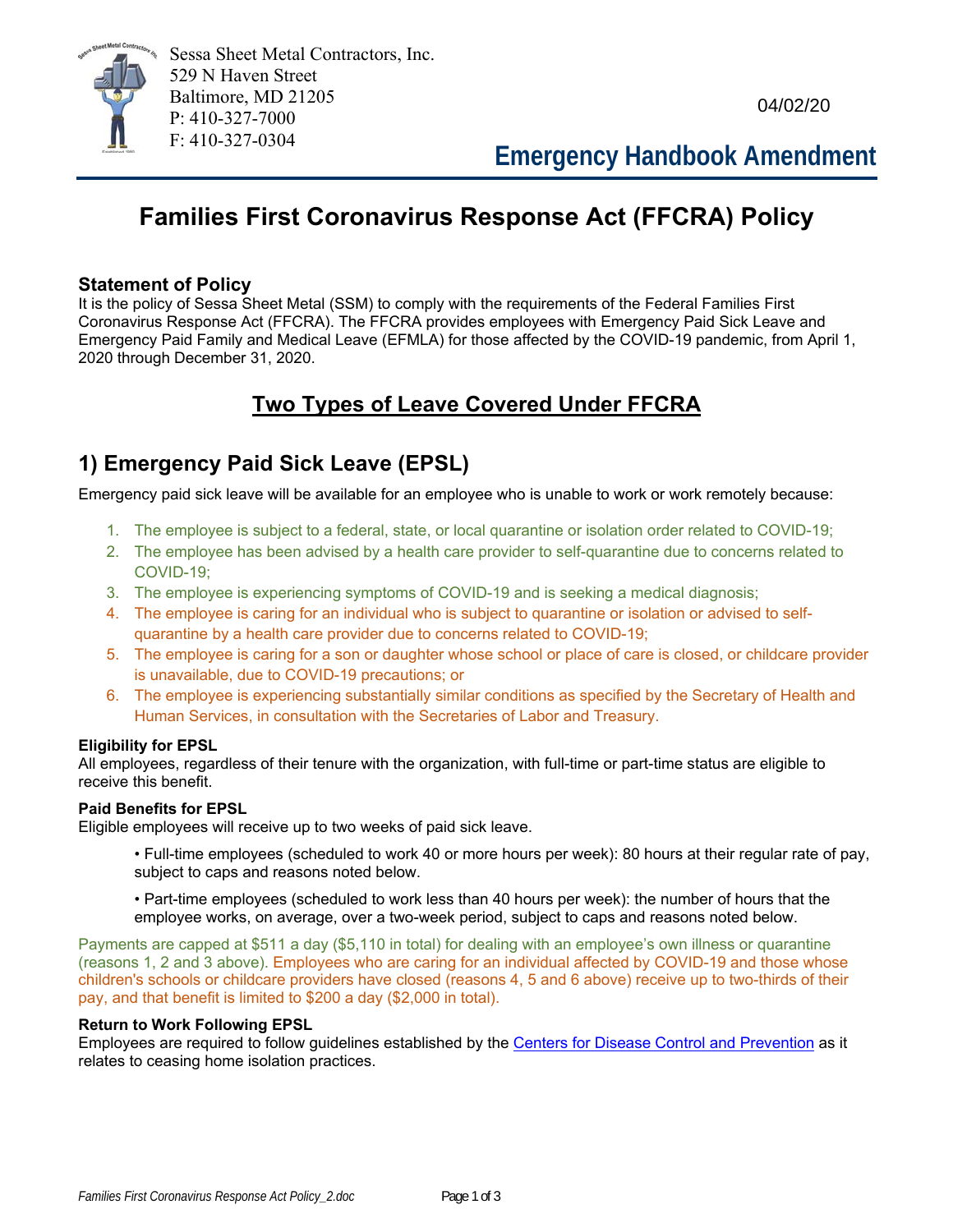

# **2) Emergency Family Medical Leave Act (EFMLA) Expansion**

Employees will be entitled to take up to 12 weeks of job-protected leave if an employee is unable to work (or remote work) due to caring for the employee's son or daughter because the child's school or place of care has been closed or his or her childcare provider is unavailable due to the public health emergency.

#### **Eligibility for EFMLA**

Under this policy, full-time and part-time employees who have been on SSM payroll for 30 days, prior to taking the leave, are eligible for leave.

#### **Paid Benefits for EFMLA**

The EFMLA provides for a combination of unpaid and paid leave.

- The first 10 days of EFMLA may be unpaid. An employee may choose to take any existing pay benefit (i.e. PTO, vacation, sick pay) during the 10-day unpaid period, or the 10 days may be paid under emergency paid sick leave, if taken for a qualifying reason.
- After ten days of unpaid leave, employees are entitled to 10 weeks of job-protected leave of two-thirds their usual pay. Part-time employees are entitled to be paid two-thirds of their usual pay based on the average number of hours worked for the six months prior to taking the leave.
- The cap of the paid leave entitlement for employees is \$200 per day (\$10,000 in the aggregate).

## **Notifying Company of the Need for FFCRA Leave**

Employees should request their need for emergency paid leave as soon as possible, by notifying their immediate manager or human resources and filling out a request form indicating the specific qualifying reason and date of requested leave. If an employee is incapacitated, the employee's representative should give verbal notice as soon as possible. Calling in "sick" does not qualify as adequate notice. An employee must provide sufficient information regarding the reason for an absence for the company to know that protection and benefits may exist under this policy.

## **Insurance Benefit Continuation During FFCRA Leave**

Coverage under group health insurance will continue while on leave, but employees must continue to pay their portion of the premium. Other employment benefits [*such as group life insurance, AD&D, etc.]* will also be continued during the leave, as long as the employee continues to pay any required contribution. Payment arrangements will be discussed with individuals upon their request for leave.

## **Certification for FFCRA Leave**

Generally, the company will require certification to verify the qualifying reason for the leave. Employees should be prepared to provide documentation such as a copy of any quarantine or isolation order, or written note by a health care provider advising self-quarantine, or a notice of closure of school or childcare provider (i.e. email, notification on website, or news article).

We understand that requesting healthcare provider documentation may place additional burdens on our medical community during this pandemic, therefore if an employee is unable to obtain this documentation, at a minimum, the name, address, and phone number of your treating healthcare provider must be provided. SSM also reserves the right to request additional documentation completed by your healthcare provider or childcare provider (as applicable) in situations where there is reason to believe an employee has fraudulently obtained leave or paid benefits.

### **Intermittent Leave**

For employees working on the premises, intermittent leave will only be permitted for the qualifying reason related to caring for their minor child whose school or place of care is closed, or childcare provider is unavailable.